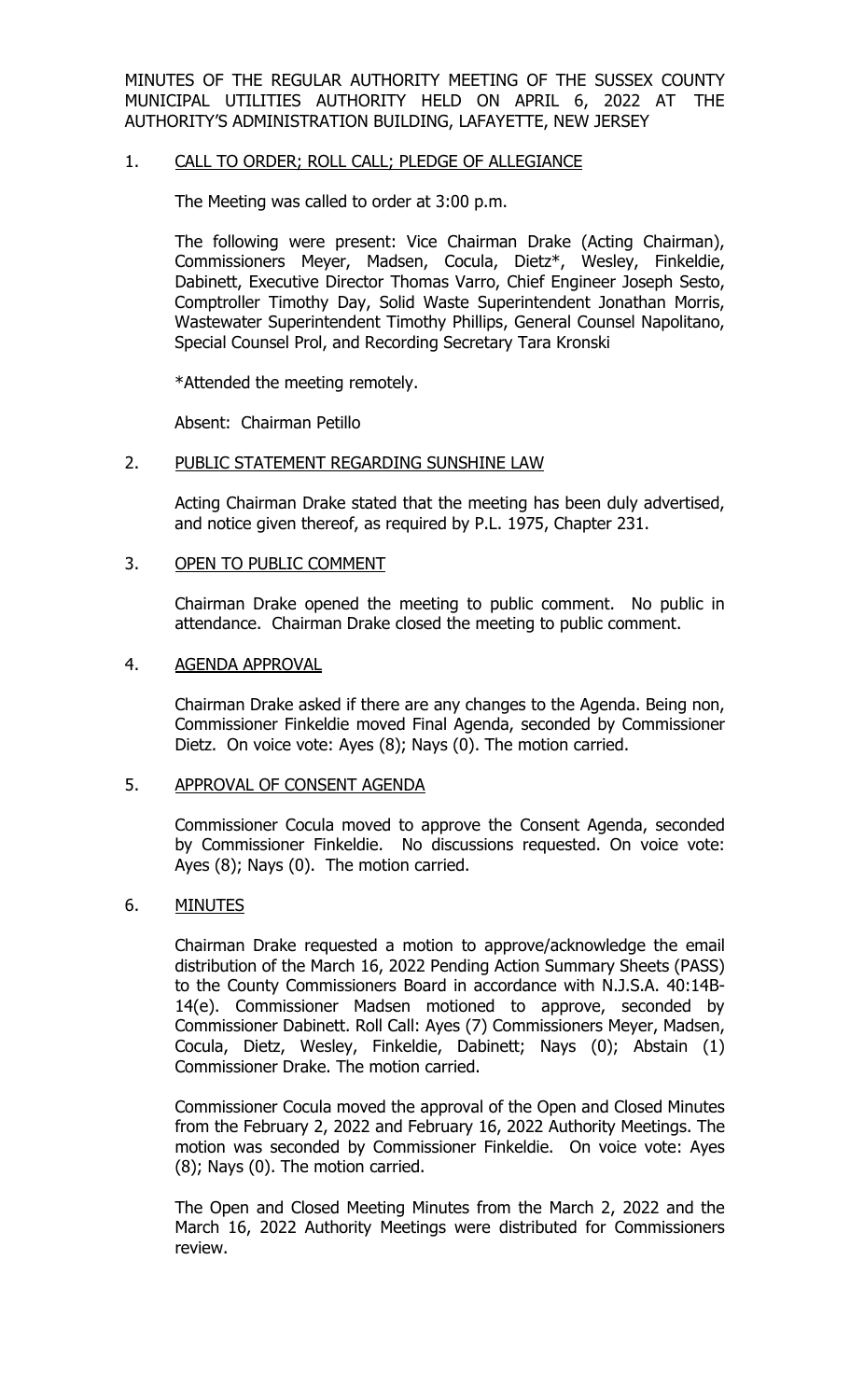# 7. BUSINESS

## a. Executive Session

At 3:03 p.m. Commissioner Cocula moved the adoption of the following resolution authorizing a Closed Executive Session. Motion was seconded by Commissioner Dabinett. On voice vote: Ayes (8), Nays (0). The motion carried.

Chairman Drake noted the Closed Session should be approximately 60 minutes and discussions shall include: Vernon Township Litigation, NJPDES Permit Nitrate Litigation, Sparta Township Connection Fees, and Personnel Items.

#22-094 RESOLUTION RE: AUTHORIZING CLOSED EXECUTIVE **SESSION** 

At 3:20 p.m. Commissioner Cocula moved to adjourn the Closed Session, seconded by Commissioner Madsen. On voice vote: Ayes (8), Nays (0). The motion carried.

Chairman Drake confirmed discussions held as specifically set forth in the resolution authorizing Closed Executive Session: Vernon Township Litigation, NJPDES Permit Nitrate Litigation, Sparta Township Connection Fees, and Personnel Items.

b. Wastewater Program

# **Superintendent's Report**

Superintendent Phillips reported on the  $36<sup>th</sup>$  and  $37<sup>th</sup>$  force main breaks along the Sussex Borough line along Route 23. The first was across from Wayne Tile, and the second was approximately 100 feet from the rail trail. Both breaks were repaired with pipe clamps by Garcia Construction.

Mr. Phillips reported that the Stormwater Controls project has begun with electricians inspecting the conduit to establish a plan to replace pumps. The project should be completed late Spring.

## **Executive Director's Report**

Executive Director Varro reported on a grant agreement between the Wallkill River Watershed Management Group and The Nature Conservancy through The William Penn Foundation for a three year period. The grant is for Phase 2+ conservation projects in the Paulinskill Focus Area per watershed restoration plans. Commissioner Madsen moved the grant authorizing resolution, seconded by Commissioner Finkeldie. Roll Call: Ayes (8) Commissioners Meyer, Madsen, Cocula, Dietz, Drake, Wesley, Finkeldie, Dabinett; Nays (0); Abstain (0). The resolution passed.

#22-095 RESOLUTION RE: GRANT AGREEMENT BETWEEN SUSSEX COUNTY MUNICIPAL UTILITIES AUTHORITY/WALLKILL RIVER WATERSHED MANAGEMENT GROUP AND THE NATURE CONSERVANCY FOR PHASE 2+ CONSERVATION PROJECTS IN THE NEW JERSEY HIGHLANDS CLUSTER UPPER PAULINSKILL FOCUS AREA IMPLEMENTATION OF THE UPPER PAULINS KILL WATERSHED RESTORATION PLAN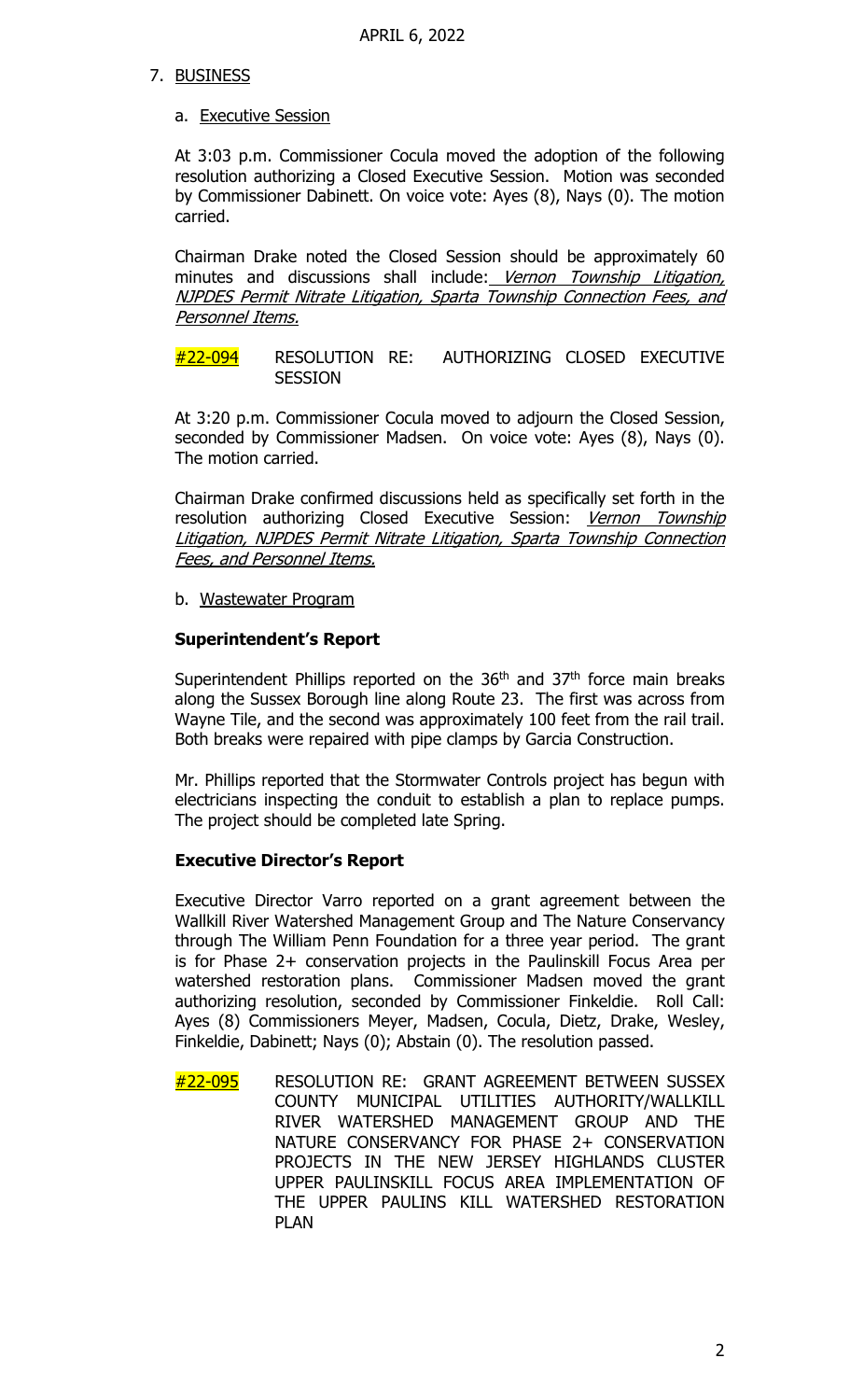### APRIL 6, 2022

Mr. Varro reported to the Board that Watershed Coordinator Nathaniel Sajdak was contacted by the Highlands Council regarding possible grant funding and for WRWMG projects. The Board had discussions regarding collaboration and find no issues with Mr. Sajdak getting further information on potential projects/grants. Approvals shall be considered individually, as requested, per resolution.

# **Chief Engineer's Report**

Mr. Sesto reported on the one proposal received for Contract #22-10 for lab testing services for the wastewater facilities. Garden State Labs submitted the proposal and is within the budget, totaling \$16,585. A resolution was prepared to authorize award of Contract #22-10. Commissioner Cocula moved the award resolution to Garden State Labs, seconded by Commissioner Finkeldie. Roll Call: Ayes (8) Commissioners Meyer, Madsen, Cocula, Dietz, Drake, Wesley, Finkeldie, Dabinett; Nays (0); Abstain (0). The resolution passed

#22-096 RESOLUTION RE: AUTHORIZING THE AWARD OF A ONE-YEAR CONTRACT AGREEMENT BETWEEN THE SUSSEX COUNTY MUNICIPAL UTILITIES AUTHORITY (SCMUA) AND GARDEN STATE LABORATORIES, INC. FOR FIELD SAMPLING AND LABORATORY TESTING SERVICES AT WASTEWATER FACILITIES (CONTRACT 22-10)

# **Comptroller's Report**

Mr. Day reported that through the end of March, Septage volumes are at 23% of projections, and Sludge is 31%. Hauled Sewage volumes are holding steady at 46% of projections. Connection fees are doing very well for FY2022, totaling \$493,973, which are over budget anticipation, and is mostly due to new construction in the County.

c. Solid Waste Program

## **Superintendent's Report**

Mr. Morris reported that the 908M Loader had mechanical issues with a center pin in disrepair. He noted that the vendor, Foley, Inc. was contacted, and a rental was provided while repairs were being made. The cost is \$320 per month for the rental, and the Loader should be ready for return by the end of the month.

Mr. Morris was proud to report that his Staff utilized their talents to construct metal litter nets for the solid waste facility. The in-house work avoided outside proposals which were very costly. Commissioners commended those staff workers that went above and beyond for creating nets at half the cost of the original proposal.

Mr. Morris gave an update on the American Flag disposal program partnership with Abby Glen. Abby Glen incinerates the flags twice a year with a limit of 1,000 lbs. according to their permit. The Authority collects a large amount of flags and has limited storage. As a result of these guidelines, the Authority will be limiting collection from residents only, not VFWs, clubs, etc.

## **Executive Director's Report**

Mr. Varro reported on the short term NJIB funding approved for the Leachate FM/PS project. He indicated that Authority Bond Counsel has confirmed the bond closing took place on March  $31<sup>st</sup>$ . Commissioners discussed 2020 Audit and project financing, cell closure account future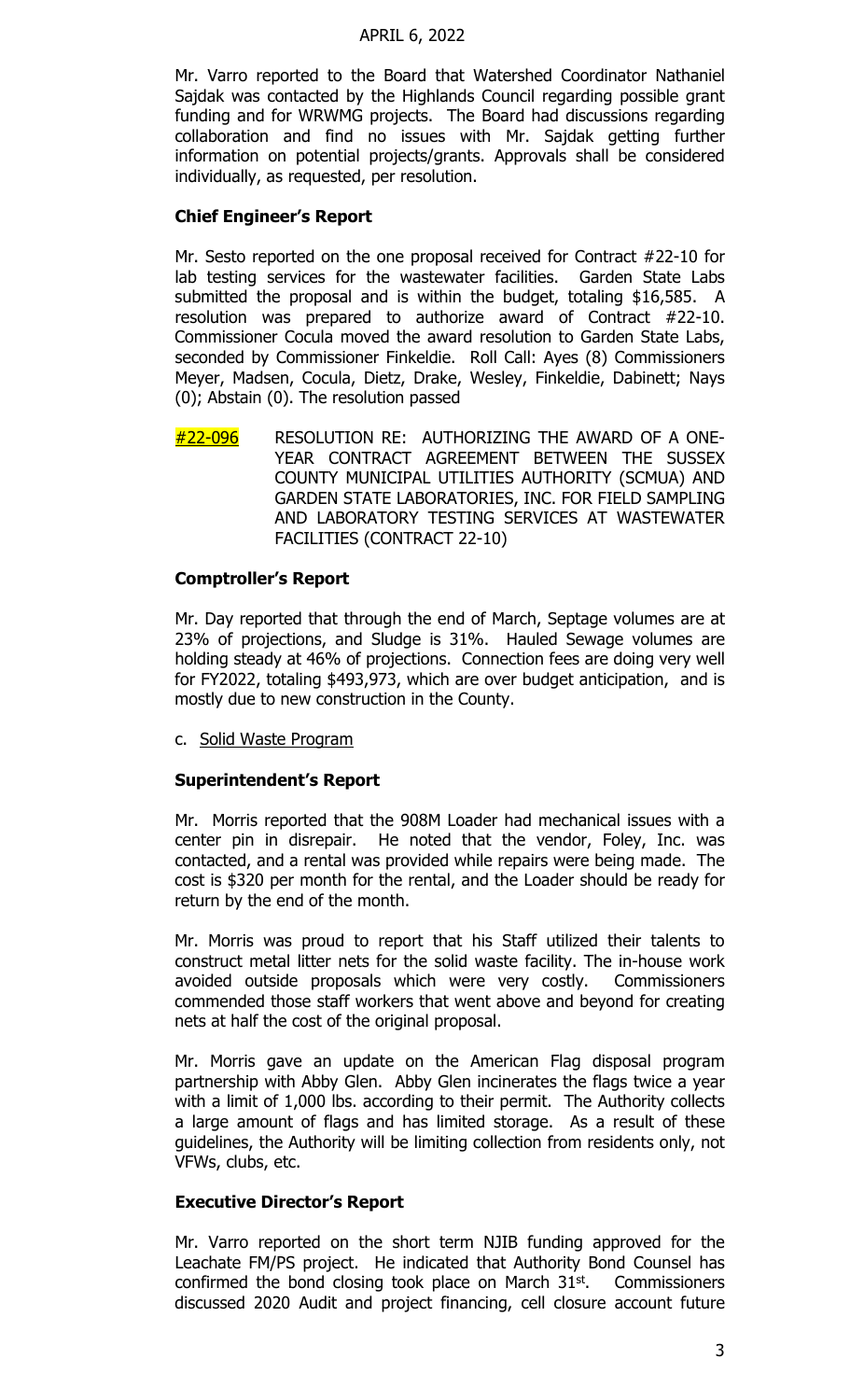reconciliation. Commissioners requested to obtain the 2021 Audit in draft form if final is delayed waiting for State Pension Data for 2021.

### **Chief Engineer's Report**

 Mr. Sesto reported on the Leachate Pump Station/Force Main Project. He reviewed the operations and discussed the fate of the large leachate tank, which will not be removed until the next Landfill Expansion Phase in approximately 10-15 years. The tanker trucks are no longer needed and will likely be auctioned off. If hauling is ever necessary, a hauling contract will be established for such an emergency. Mr. Sesto noted paving for the North Church Road shall be done in April 2022.

Mr. Sesto gave a status report on the Stage 2 Landfill Expansion Project. Cell 6 is complete, and punch list items are being documented. ARM Consulting Engineers have completed certification report, and has uploaded to NJDEP for their review. Mr. Sesto added he hoped to get a response from NJDEP in a few weeks for approval in order to begin the acceptance of waste in Cell 6.

Mr. Sesto reported on the Construction Review Committee Meeting where project change orders were discussed for the Stage 2 Landfill Expansion Project. He reviewed 6 change orders that were outside of the original scope of work. A resolution was prepared for acceptance and approval. Commissioner Dabinett moved the authorizing resolution, seconded by Commissioner Madsen.

#22-097 RESOLUTION RE: AUTHORIZING TO EXECUTE CHANGE ORDERS TO SCMUA CONTRACT NO 551 – STAGE 2 LANDFILL EXPANSION, TOMCO CONSTRUCTION INC.

Mr. Sesto reported on Solid Waste Laboratory Analysis Contract #22-20 bid opening, one bid was received, and was significantly over budget. A separate proposal was submitted from Pace Analytical in the amount of \$35,924 for a one year period, and which was within budget and below bid threshold. A resolution was prepared to reject the lone bid and to award a one year contract to Pace Analytical. Commissioner Cocula moved the award resolution, seconded by Commissioner Meyer. On roll call: Ayes (8) Commissioners Meyer, Madsen, Cocula, Dietz, Drake, Wesley, Finkeldie, Dabinett; Nays (0); Abstain (0). The resolution passed.

 $#22-098$  RESOLUTION RE: AUTHORIZING THE AWARD OF A ONE-YEAR CONTRACT AGREEMENT BETWEEN THE SUSSEX COUNTY MUNICIPAL UTILITIES AUTHORITY (SCMUA) AND PACE ANALYTICAL FOR LABORATORY TESTING SERVICES AT THE SOLID WASTE FACILITY (CONTRACT #22-20)

#### **Comptroller's Report**

Mr. Day reported that, due to certain project priorities at the Solid Waste Facility, he recommends transferring funds to and from line items to fund the necessary scale replacement project. He prepared a resolution to authorize the transfer of R&R Funds within the FY2022 Budget, with no increase in overall budget. Commissioner Cocula moved the budget amendment resolution, seconded by Commissioner Finkeldie. On roll call: Ayes (8) Commissioners Meyer, Madsen, Cocula, Dietz, Drake, Wesley, Finkeldie, Dabinett; Nays (0); Abstain (0). The resolution passed.

#22-099 RESOLUTION RE: AMENDING THE SCMUA'S FY2022 SOLID WASTE FACILITIES BUDGET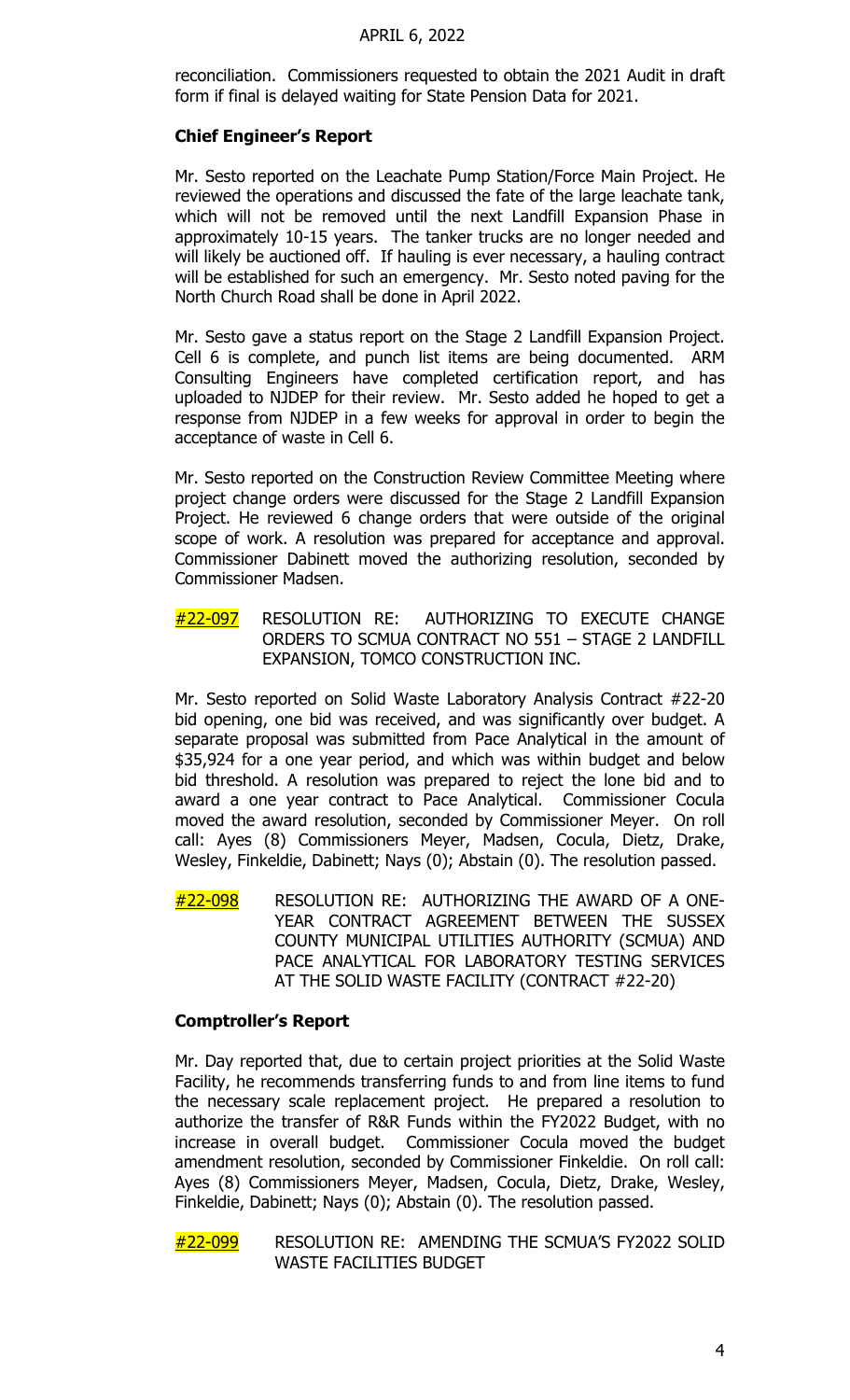### APRIL 6, 2022

Mr. Day gave a report on Solid Waste Tonnages through March 30<sup>th</sup>, and compared to the same time period as 2021, tonnage is down 0.9%. The reduction in tonnage equates to a \$5,000 drop in revenue. Mr. Day noted the harsh March weather may have contributed to lower tonnage.

e. Personnel Matters

# **Solid Waste Superintendent's Report**

Mr. Morris reported that a part-time employee has requested a 3 month leave of absence for personal medical reasons, without pay. Medical documentation has been provided. Commissioner Dietz moved the approval resolution, seconded by Commissioner Dabinett. On roll call: Ayes (8) Commissioners Meyer, Madsen, Cocula, Dietz, Drake, Wesley, Finkeldie, Dabinett; Nays (0); Abstain (0). The resolution passed.

#22-100 RESOLUTION RE: REQUEST FOR OFFICIAL LEAVE OF ABSENCE WITHOUT PAY FOR MEDICAL REASONS FOR A 3 MONTH PERIOD FOR KR8867

Mr. Morris indicated that a solid waste employee has requested an official leave of absence for 6 months, shall use benefit time and then will go through FLMA to care for a family member. Commissioner Finkeldie moved the approval resolution, seconded by Commissioner Dabinett. On roll call: Ayes (8) Commissioners Meyer, Madsen, Cocula, Dietz, Drake, Wesley, Finkeldie, Dabinett; Nays (0); Abstain (0). The resolution passed.

- #22-101 RESOLUTION RE: REQUEST FOR OFFICIAL LEAVE OF ABSENCE WITH PAY UNTIL BENEFIT LEAVE IS EXHAUSTED FOR FAMILY MEMBER'S ILLNESS FOR A PERIOD OF 6 MONTHS FOR DL3398
- 8. Financial Transactions
	- a. Payment of Bills

FINANCIAL CONSENT AGENDA - Chairman Drake asked for a motion to approve the Financial Consent Agenda (FCA). On roll call:

| Res #22-102 Financial Consent Agenda |     |                 |     |     |         |        |
|--------------------------------------|-----|-----------------|-----|-----|---------|--------|
| Commissioner                         | 1st | 2 <sub>nd</sub> | Yea | Nay | Abstain | Absent |
| <b>MEYER</b>                         |     |                 | x   |     |         |        |
| <b>MADSEN</b>                        | x   |                 | x   |     |         |        |
| <b>COCULA</b>                        |     |                 | x   |     |         |        |
| <b>DIETZ</b>                         |     |                 | x   |     |         |        |
| <b>DRAKE</b>                         |     |                 | X   |     |         |        |
| PETILLO                              |     |                 |     |     |         | x      |
| WESLEY                               |     |                 | x   |     |         |        |
| <b>FINKELDIE</b>                     |     | x               | X   |     |         |        |
| <b>DABINETT</b>                      |     |                 | x   |     |         |        |

#22-102 RESOLUTION RE: CONSENT AGENDA - BILL PAYING LIST

9. PUBLIC COMMENT

None.

## 10. COMMISSIONERS COMMENTS/REQUEST

Commissioner Cocula moved to give Chairman Petillo an excused absence, seconded by Commissioner Madsen. On voice vote: Ayes (7); Nays (1). The motion passed.